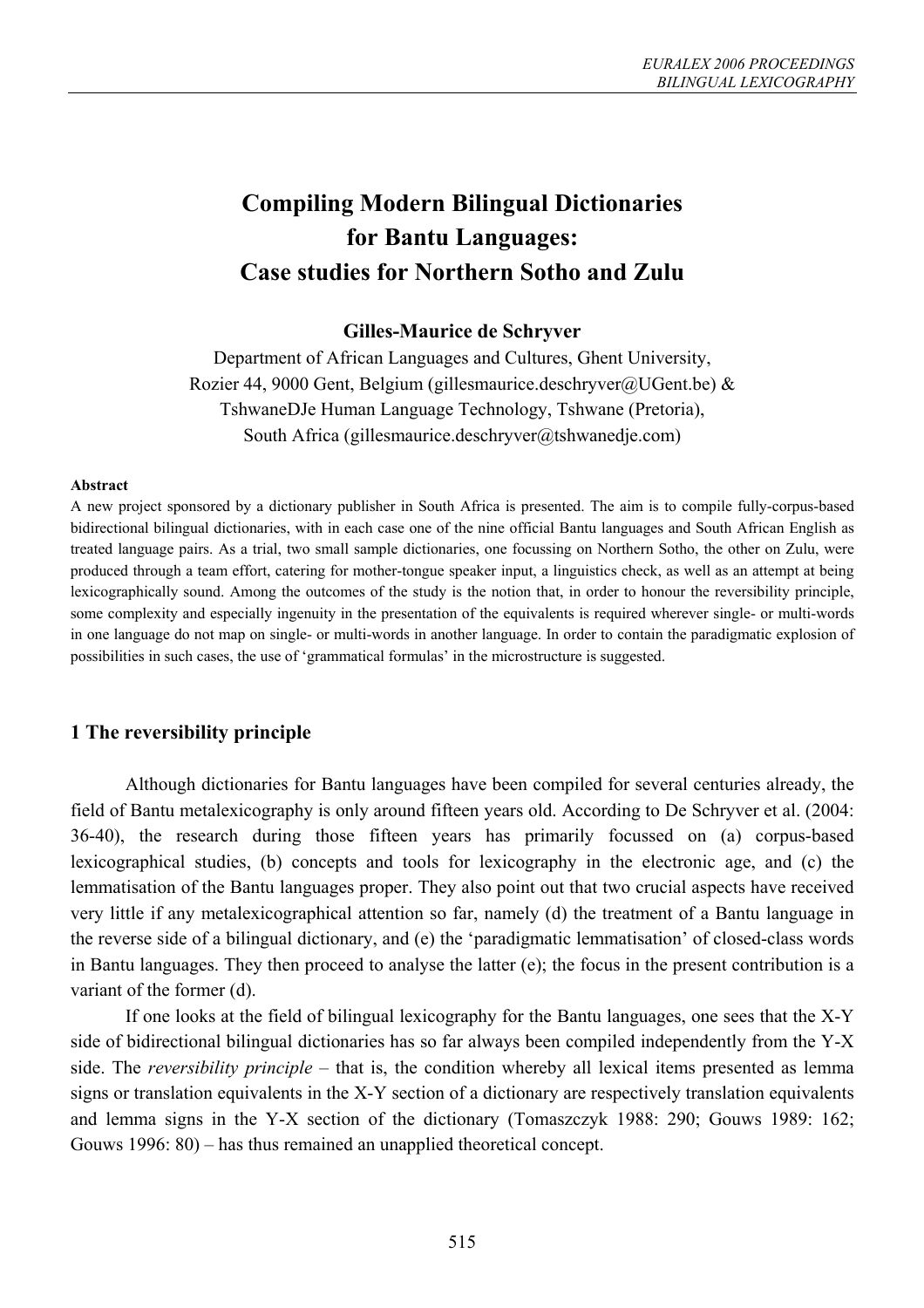Already in Prinsloo & De Schryver (2002) it had been pointed out that problems peculiar to the Bantu languages would need to be 'solved' once one would attempt to reverse a Bantu-language dictionary. This prediction was borne out in a recent pilot study conducted in August 2005 for a dictionary publisher in South Africa. In an attempt to plan for the production of a new series of bidirectional bilingual dictionaries between all relevant language pairs in South Africa – which, with eleven official languages, is a daunting undertaking – two samples were prepared for a handful of lemmas. These samples, one for Northern Sotho, the other for Zulu, will now be presented, with particular attention to some of the problems that needed to be solved.

## **2 Pilot study: Basic translation problems**

If the project as a whole materialises, the gist of the methodology will be to compile fullycorpus-based bidirectional bilingual school dictionaries, with in each case South African English as second language pair. Apart from top-frequency corpus data, curriculum words will need to be included as well, and the idea is further to honour the reversibility principle by making sure all microstructural material from each side is also covered in the macrostructures of the respective other sides. The professional dictionary compilation software *TshwaneLex* will be used to store all lexicographic data (Joffe & De Schryver 2004), while the Full Language Reversal and Linked View features of this program will be put to good use to first reverse the data and to then ensure continued reversibility (De Schryver & Joffe 2005a: 57-59).

Given the attention in this pilot study went to the lexicographic issues that revolve around the two Bantu languages, fourteen English lemma signs, together with definitions and examples, were selected and slightly adapted from existing resources at the publisher. In a first phase an attempt was made at simply 'translating' that material. The result, for Zulu, can be seen in Addendum A. In a second phase, *all* these data were reversed – including the example sentences, which is of course not how the envisaged bilinguals will be produced (as the Bantu examples will be drawn from Bantu-language corpora), this was only done to save time. The result of this reversal, for Northern Sotho, can be seen in Addendum B. One immediately notices that too many data were collected for any single dictionary (with for example definitions in the *two* languages and this for *all* lemmas), the reasoning being that one can easily extract what one needs with TshwaneLex. In this way the team was able to produce various types of sample dictionaries (super-hybrid, hybrid, semi-bilingual, bilingual, and pocket), which later helped them (through trials at schools) to discover what is really needed for the South African school market.

Of particular interest to the current discussion is that the curriculum meanings in the sample, which were both hard to translate and hard to define, truly produced several headaches for all involved – mother-tongue speakers, linguists, and lexicographers – and in some cases new words had to be coined. The difficulties were also more severe for Northern Sotho than for Zulu, indicating that, from a terminological point of view, the Zulu language is more 'developed' than Northern Sotho is. Northern Sotho will therefore be used for all further examples, but recall that most claims are, mutatis mutandis, valid for the Bantu languages at large.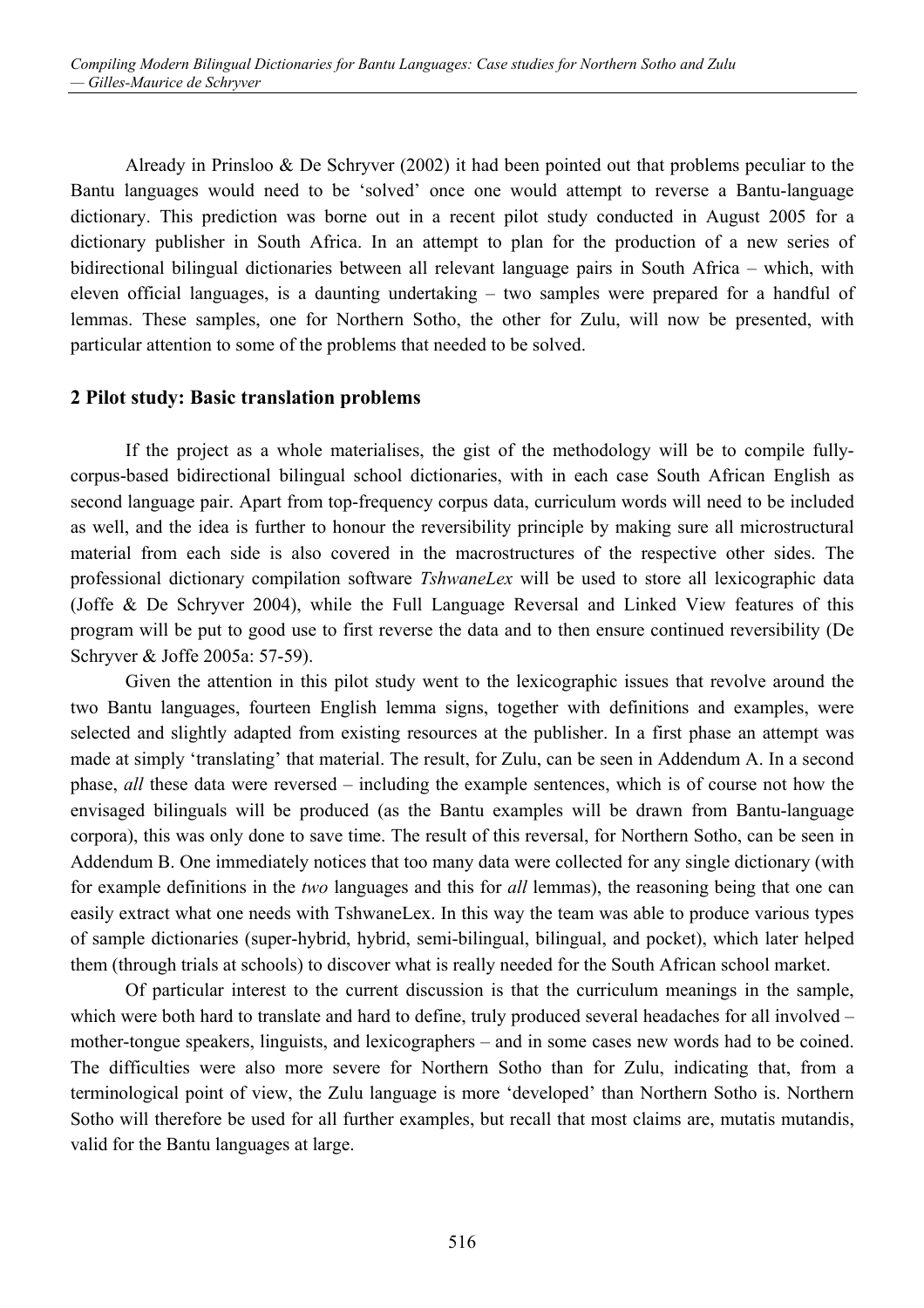To give an idea of what was involved in producing the samples, Addendum C shows excerpts from an e-mail exchange between a Northern Sotho linguist at the University of South Africa (UNISA) and one at the University of Pretoria (UP) regarding some of the terms needed for the translations, the examples, and/or for defining. If one compares their suggestions with what the mother-tongue lexicographer eventually opted for (cf. Addendum B), one notices both similarities and differences. One cannot really say that one set is correct and the other wrong. These words and their concepts have never really been translated into Northern Sotho before, and there simply are different ways to approach the task. The ideal is to be consistent, however (cf. below).

A thread was also started regarding the 'translation of curriculum terms' on an e-mail discussion list for Northern Sotho, most members of which are mother-tongue speakers. A comment by one of the participants, who advocates the use of transliterations, is shown in Addendum D.

What this exercise revealed is that, in addition to corpus data and the material found in existing reference works, it will be *paramount* to also regularly consult with colleagues and mother-tongue speakers if one wants to produce sound and useful dictionaries for South Africa.

## **3 Pilot study: Advanced translation problems**

As it turns out, pinpointing the best translations for new concepts is not the biggest issue. Far more challenging are the (sometimes related) grammatical issues with lexicographic implications. Since one decade ago it has been known from the metalexicographical literature that it is simply inescapable for bilingual Bantu-language dictionaries to bring in substantial amounts of grammar into the dictionary articles themselves, if one wants learners of those languages to truly benefit from the presented material. In 1996, for instance, Prinsloo & Gouws introduced the ..ga/sa/se..~ convention for Northern Sotho, with which to better retrieve verbal information. In De Schryver & Kabuta (1997: xiii) it was further pointed out that inserting grammatical paradigms into the microstructure of a dictionary often needs to be accompanied by a marker to indicate that the resulting 'constructions' have lemma-sign status, and thus actually belong in the macrostructure. Even in the small sample of just fourteen (to be reversed) articles under discussion here, there were already several cases where such grammatical constructions were needed.

As an example, consider the adjective "liquid", and the phrase "liquid honey" which is used in the example under "liquid". The short answer in the quest for a translation of "liquid" in Northern Sotho is: there is none! Of course, this is always impossible, and here one means: there is no single one-word nor multi-word equivalent, and one needs a grammatical construction. This is normally known to anyone who has *studied* Northern Sotho, but less so to mother-tongue speakers. From Addendum C it can be seen that one linguist suggested to either use a 'relative description' or else a 'qualifying possessive' for the adjectival use of "liquid". The options were discussed, after which the mother-tongue lexicographer opted for what is known as a 'verbal relative'.

This is not the whole story, however. Given that this grammatical construction is in fact nonproblematic for mother-tongue speakers, but highly important to learners of Northern Sotho, one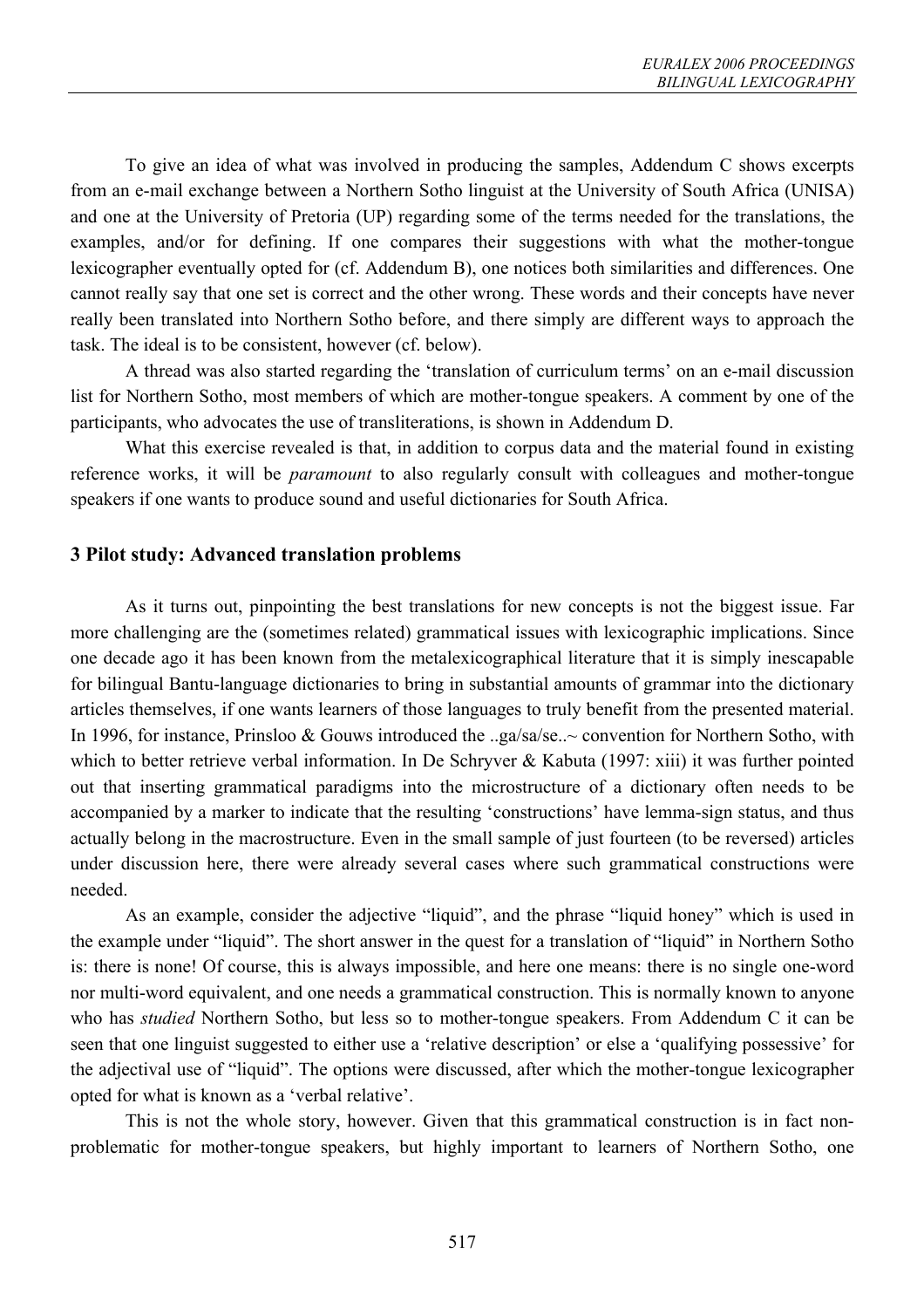actually needs to follow a different approach depending on the side of the dictionary. Indeed, in the Northern Sotho to English side, which is aimed at mother-tongue speakers of a Bantu language learning English, it is enough to indicate that the adjectival "liquid" is *êlago*. They will know – and cannot use it in any other way, since they speak the language – that one cannot use this word on its own, and that something must precede that word. (The implicit hint to them is the relative suffix *-go*.) But why can one not simply show what precedes? Because like all Bantu languages, Northern Sotho is characterised by a nominal class system and concordial agreement. Thus, what precedes changes depending on the noun, in this case *mamapô* "honey". In more technical terms, what precedes depends on the gender (i.e. singular and plural class) of the noun.

In the sample the phrase "liquid honey" has been translated as *mamapô aô a êlago*, thus what precedes here is *aô a*. Unfortunately, very few untrained mother-tongue speakers will be able to explain what these words before *êlago* are, although they will know that if the noun had not been in class 6 (as *mamapô* "honey" is), but say in class 3 (for say *moêlakgapêtla* "glacier"), it would have been *wô o êlago* instead of *aô a êlago*. Or rather, that is true for a so-called 'position I' demonstrative, it would have been *wôla o êlago* for the so-called 'position III', etc.

What is thus important to remember from this discussion is that showing *êlago* here for mothertongue speakers of Northern Sotho (in the English to Northern Sotho side) is enough, but including a lemma sign for *elagô* on the reverse side would be very wrong. To begin with, there is no such word with a meaning on its own. One has added the relative suffix *-go* to the verb *êla* "flow", and that is where the information on "liquid" also belongs, namely under the verb *êla*. In addition, for a learner it is imperative to also *show* or at least indicate how to use that *êlago*. Given there are too many possibilities to list them all, one is simply forced to resort to synthesise the 'system' in a 'grammatical formula', together with at least one example.

The construction in this case is: 'demonstrative (DEM) of any kind, in concordial agreement with the noun' plus 'subject concord (SC), in concordial agreement with the noun' plus 'verb, followed by the attached relative suffix *-go*'. Thus, a lexicographically sound way to enter the translation equivalent "liquid" in the Northern Sotho to English side will be in the article for the verb *êla*, with an indication of the grammatical construction:  $[DEM + SC +] \sim go =$  "liquid". What one actually says is "that which flows". An example of a bilingual Bantu dictionary with a high concentration of such linguistically encoded grammatical paradigms throughout the central section is De Schryver & Kabuta's (1998) *Beknopt woordenboek Cilubà – Nederlands*.

One can now enter into (often futile) debates on the best way to represent these grammatical formulas, but an advantage of TshwaneLex is that one does not need to 'solve' this right from the start and/or that one can simply change this for different types of dictionaries – *on the condition* that one conceived these patterns as 'selectable attribute lists' (De Schryver & Joffe 2005b). Selecting grammatical patterns from attribute lists during compilation also means that the same patterns can simply be reused. See in this regard, in Addendum B, how this very pattern was also selected for the adjectival use of "variable" in the article of the verb *fêtoga* "change", or how a different pattern, namely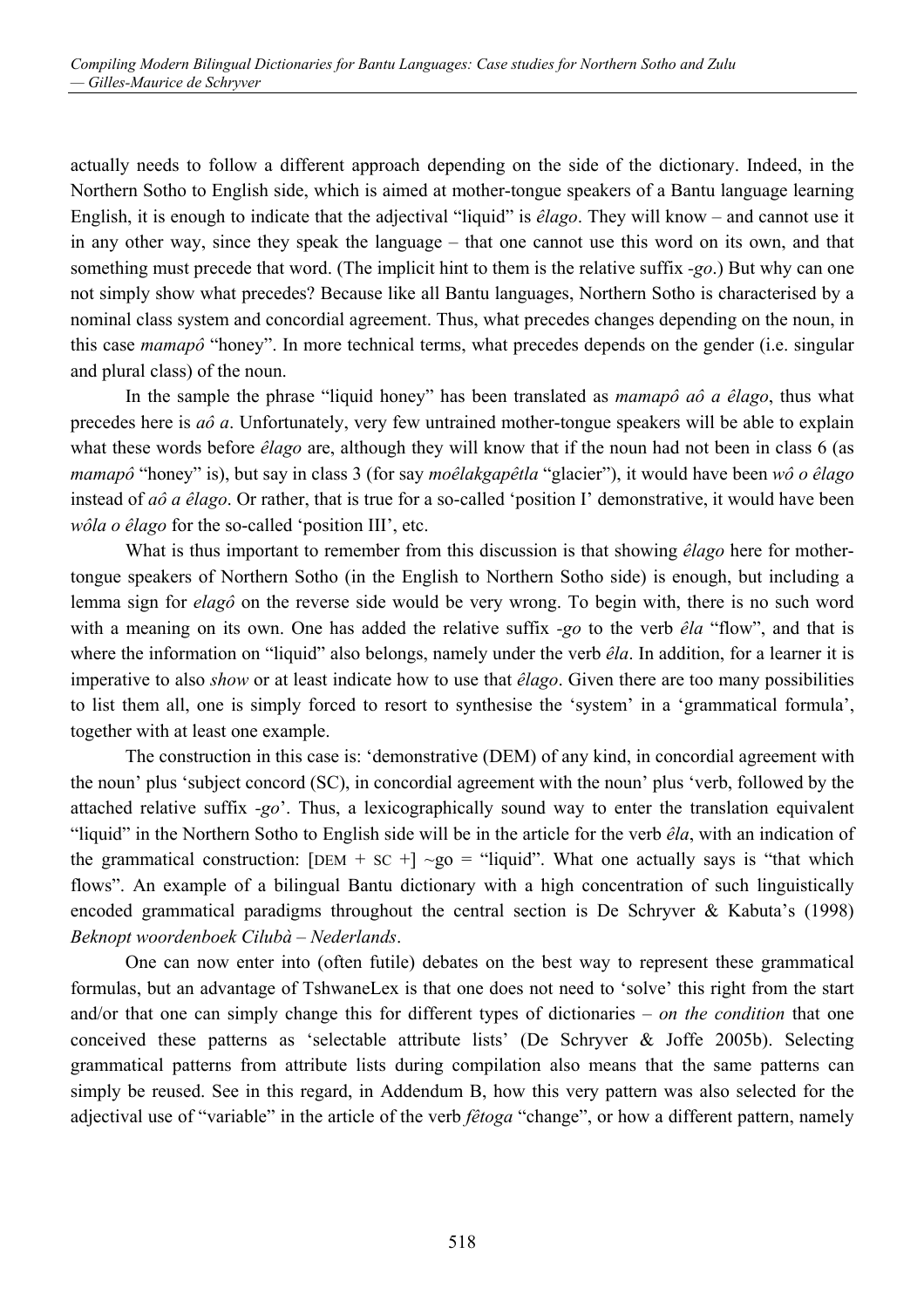a straightforward possessive construction consisting of a 'possessive concord (PC), in concordial agreement' plus 'noun', was selected in the article for the noun *lebelô* "speed".

Apart from being able to reuse patterns, another advantage of employing selectable attribute lists lies in the fact that, with a single instruction, one can change the *appearance* of those patterns throughout the entire dictionary. As such, in the export shown in Addendum B, instead of the set '[DEM  $+ SC +$ ]', '[PC +]', etc. the variant set '[yô o / sê se / tšê di / ... +]', '[wa / sa / tša / ... +]', etc. was selected – the idea behind the latter set being that one shows a few class prefixes, using overall corpusderived occurrence frequencies to select those that one displays. Trials at various schools indicated that the use of prefixes was preferred over the more linguistically-oriented abbreviations. Furthermore, when using grammatical patterns which one selects from pre-prepared lists, one is forced to compile in a far more *consistent* way (cf. above).

Recall that to learners of Northern Sotho, all of this makes sense, as the nominal classes cum associated concordial agreement system is the first aspect of the language that they need to master, while all of this is of limited value to mother-tongue speakers of Northern Sotho who will primarily use the dictionary to decode English. Also observe that a non-typographical structural marker, namely a black square ( $\blacksquare$ ), was inserted to indicate that the various grammatical constructions actually have lemma-sign status. Comparing the use of this marker across Addenda A and B clearly indicates that it fulfils the same purpose.

## **4 Existing dictionaries**

Currently, there are no school dictionaries in South Africa with any of the Bantu languages as treated language pair. Students have to make do with a few scattered and often dated general dictionaries, dictionaries which are known to be highly unfriendly, precisely as a result of the fact that no real efforts were made to deal with the issues discussed in §3. The treatment of "liquid" in the latest editions of the three desk dictionaries for Northern Sotho will serve as an example. All relevant articles in those reference works are reproduced in Figure 1 below.

In the *Comprehensive Northern Sotho Dictionary* (Ziervogel & Mokgokong 1975), a massive Northern Sotho to Afrikaans/English dictionary with over 1,500 pages, there is no equivalent for the adjectival "liquid" anywhere. The same is true for the *Pukuntšu woordeboek* (Kriel et al. 1989), where *vloeibaar* "liquid" simply has not been lemmatised in the Afrikaans to Northern Sotho side, while the adjectival "liquid" is missing from the Northern Sotho to Afrikaans side. In the English to Northern Sotho side of *The New English – Northern Sotho Dictionary* (Kriel 1976), finally, one reads "adj., seelago" in the article "liquid". This, unfortunately, is very wrong. Firstly, it should have been *se elago*. Secondly, only part of the 'formula' (if that was the purpose!) is shown, as it should have been *se se elago*. Thirdly, this is only valid for nouns in class 7, and only for 'position I'. In the reverse side of this dictionary, one once again cannot find the adjectival "liquid" in the article of *êla*; instead, one finds "seela go" (note the spelling!) under the article of the noun *seela* "liquid". It is thus clear that a learner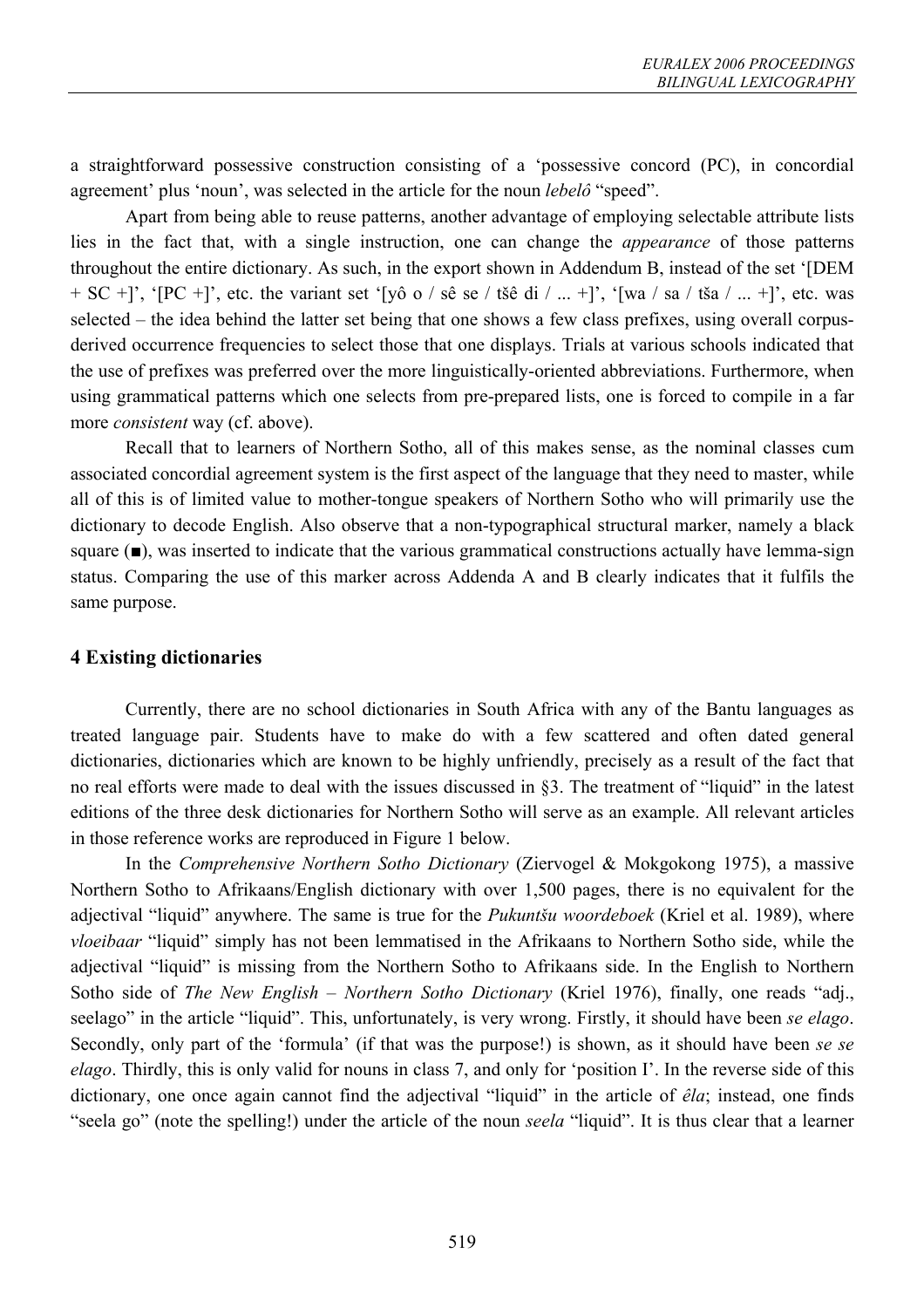simply *cannot* use any of these dictionaries successfully on this level, while all mother-tongue speakers consulted were unable to reanalyse or decode the information given in Kriel's thirty-year old dictionary.

| Pukuntšu woordeboek, $NS \rightarrow A$ , A<br>$\rightarrow$ NS<br>(Kriel et al. 1989)                                                                                                                                                                                                                                                                                                                                                                                                                                                                   | The New English – Northern Sotho<br>Dictionary, $E \rightarrow NS$ , $NS \rightarrow E$<br>(Kriel 1976)                                                                                                                                                                                                                                               |
|----------------------------------------------------------------------------------------------------------------------------------------------------------------------------------------------------------------------------------------------------------------------------------------------------------------------------------------------------------------------------------------------------------------------------------------------------------------------------------------------------------------------------------------------------------|-------------------------------------------------------------------------------------------------------------------------------------------------------------------------------------------------------------------------------------------------------------------------------------------------------------------------------------------------------|
| $Afrikaans \rightarrow Northern Sotho$                                                                                                                                                                                                                                                                                                                                                                                                                                                                                                                   | $English \rightarrow Northern Sotho$                                                                                                                                                                                                                                                                                                                  |
| <b>vloeibaar</b> [not in dictionary]                                                                                                                                                                                                                                                                                                                                                                                                                                                                                                                     | liquid, n., seela; $\rightarrow$ s, diela; adj.,<br>seelago.                                                                                                                                                                                                                                                                                          |
| Northern Sotho $\rightarrow$ Afrikaans                                                                                                                                                                                                                                                                                                                                                                                                                                                                                                                   | Northern Sotho $\rightarrow$ English                                                                                                                                                                                                                                                                                                                  |
| êla <sup>1</sup> , ww. LL (kous. êdiša; perf. êdilê):<br>vloei, stroom; go êla dikudumêla, om<br>fluks te werk, uitgeput te wees; go êla<br>hlôkô, om ag te slaan op; go êla maswi<br>le dinôse, om vrede en oorvloed te<br>beleef; go êlwa ke phôkô, om berug te<br>wees vanweë jou slegte dade; go êdiša<br>mahlô, om opgewonde of hoopvol aan<br>te kyk; go êdiša moêla, om te huil; go<br><i>êdiša seêdilsefahlôgô</i> , om bly, opge-<br>wonde te wees; mma, di êdilê ditsela;<br>bôfa sehlakô o kgwahlišê, waar daar 'n<br>wil is, is daar 'n weg. | 'ela, v.i., pft., etše, flow, go for; $go-$<br>sa ruri, leave for good; elela,<br>flow towards, drop down, go on<br>behalf of; sa elego, stagnant; go<br><b>ikela</b> , to leave; <b>moikedi</b> , one who<br>leaves, one who goes away;<br>moelana, small<br>quantity of<br>people or animals.<br>seela, n., se ê.la, liquid; — go, adj.,<br>liquid. |
|                                                                                                                                                                                                                                                                                                                                                                                                                                                                                                                                                          |                                                                                                                                                                                                                                                                                                                                                       |

Figure 1. The (non-)treatment of "liquid" in the three existing Northern Sotho dictionaries.

## **5 Conclusion**

In this paper two pilot studies for a new series of bilingual bidirectional dictionaries, involving a South African Bantu language and South African English as treated language pairs in each case, were presented. It was first pointed out that numerous words for new (curriculum) concepts will need to be coined, and that a team of mother-tongue speakers as well as linguists should be involved to steer the process in the right direction. The second finding indicated that it will be imperative to introduce socalled 'grammatical formulas' into the central sections of the dictionaries, a feature existing South African dictionaries lack, but which could easily be realised using professional dictionary compilation software such as *TshwaneLex*.

## **Acknowledgements**

Many thanks are due to S. E. Bosch, M. Hall, D. Joffe, M. Lebotsa, B. Lepota, L. J. Louwrens, M. P. Mogodi, L. Mohlala and family, M. J. Mojalefa, M. C. Mphahlele, N. Pakeng, E. Taljard, and L. van Huyssteen, all of whom have helped with the preparation of the data for this paper.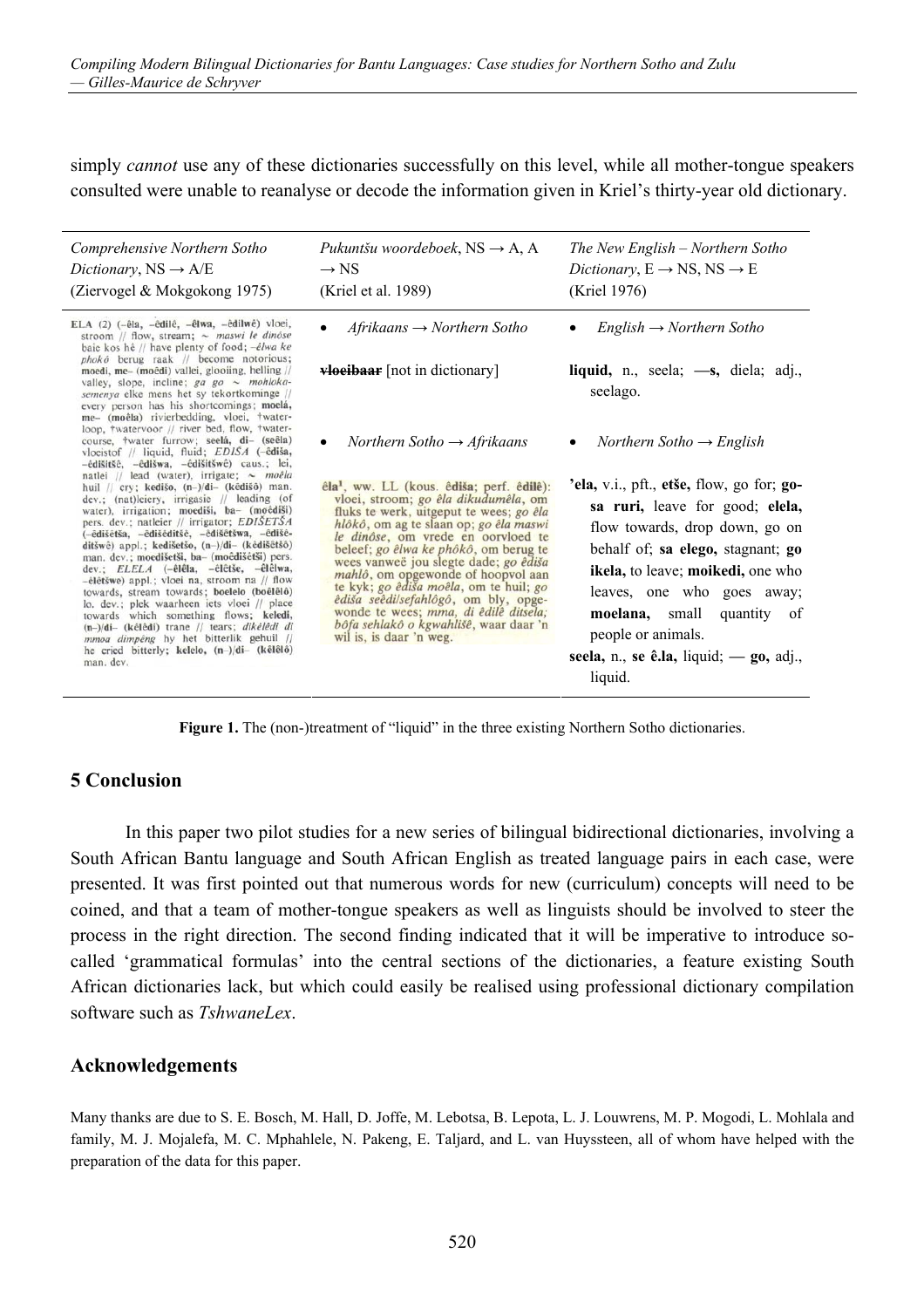## **References**

## **A. Dictionaries**

De Schryver, Gilles-Maurice and Kabuta, Ngo S. (1997) *Lexicon Cilubà – Nederlands*. Ghent, Recall.

- De Schryver, Gilles-Maurice and Kabuta, Ngo S. (1998) *Beknopt woordenboek Cilubà Nederlands & Kalombodi-mfùndilu kàà Cilubà (Spellingsgids Cilubà)*. (Second edition.) Ghent, Recall.
- Kriel, Theunis J. (1976) *The New English Northern Sotho Dictionary, English Northern Sotho, Northern Sotho English*. (Fourth edition.) Johannesburg, Educum Publishers.
- Kriel, Theunis J., Van Wyk, Egidius B. and Makopo, Staupitz A. (1989) *Pukuntšu woordeboek, Noord-Sotho Afrikaans, Afrikaans – Noord-Sotho*. (Fourth edition.) Pretoria, J.L. van Schaik.
- Ziervogel, Dirk and Mokgokong, Pothinus C. (1975) *Pukuntšu ye kgolo ya Sesotho sa Leboa, Sesotho sa Leboa Seburu/Seisimane / Groot Noord-Sotho-woordeboek, Noord-Sotho – Afrikaans/Engels / Comprehensive Northern Sotho Dictionary, Northern Sotho – Afrikaans/English*. Pretoria, J.L. van Schaik.

## **B. Other literature**

- De Schryver, Gilles-Maurice and Joffe, David (2005a) 'One database, many dictionaries varying co(n)text with the dictionary application TshwaneLex' in Ooi, V. B. Y., Pakir, A., Talib, I., Tan, L., Tan, P. K. W. and Tan, Y. Y. (eds.), *Words in Asian Cultural Contexts, Proceedings of the 4th Asialex Conference, 1-3 June 2005, M Hotel, Singapore*. Singapore, Department of English Language and Literature & Asia Research Institute, National University of Singapore, 54–59.
- De Schryver, Gilles-Maurice and Joffe, David (2005b) 'Dynamic Metalanguage Customisation with the Dictionary Application TshwaneLex' in Kiefer, F., Kiss, G. and Pajzs, J. (eds.), *Papers in Computational Lexicography, COMPLEX 2005*. Budapest, Linguistics Institute, Hungarian Academy of Sciences, 190–199.
- De Schryver, Gilles-Maurice, Taljard, Elsabé, Mogodi, Mamokgabo P. and Maepa, Salmina (2004) 'The Lexicographic Treatment of the Demonstrative Copulative in Sesotho sa Leboa – An Exercise in Multiple Cross-referencing.' *Lexikos* 14: 35–66.
- Gouws, Rufus H. (1989) *Leksikografie*. Pretoria, Academica.
- Gouws, Rufus H. (1996) 'Idioms and Collocations in Bilingual Dictionaries and Their Afrikaans Translation Equivalents.' *Lexicographica: International Annual for Lexicography* 12: 54–88.
- Joffe, David and De Schryver, Gilles-Maurice (2004) 'TshwaneLex A State-of-the-Art Dictionary Compilation Program' in Williams, Geoffrey and Vessier, Sandra (eds.), *Proceedings of the Eleventh EURALEX International Congress, EURALEX 2004, Lorient, France, July 6-10, 2004*. Lorient, Faculté des Lettres et des Sciences Humaines, Université de Bretagne Sud, 99–104.
- Prinsloo, Daniël J. and De Schryver, Gilles-Maurice (2002) 'Reversing an African-language lexicon: the *Northern Sotho Terminology and Orthography No. 4* as a case in point.' *South African Journal of African Languages* 22.2: 161–185.
- Prinsloo, Daniël J. and Gouws, Rufus H. (1996) 'Formulating a New Dictionary Convention for the Lemmatization of Verbs in Northern Sotho.' *South African Journal of African Languages* 16.3: 100–107.
- Tomaszczyk, Jerzy (1988) 'The bilingual dictionary under review' in Snell-Hornby, Mary (ed.), *ZüriLEX'86 Proceedings, Papers read at the EURALEX International Congress, University of Zürich, 9-14 September 1986*. Tübingen, A. Francke Verlag, 289–297.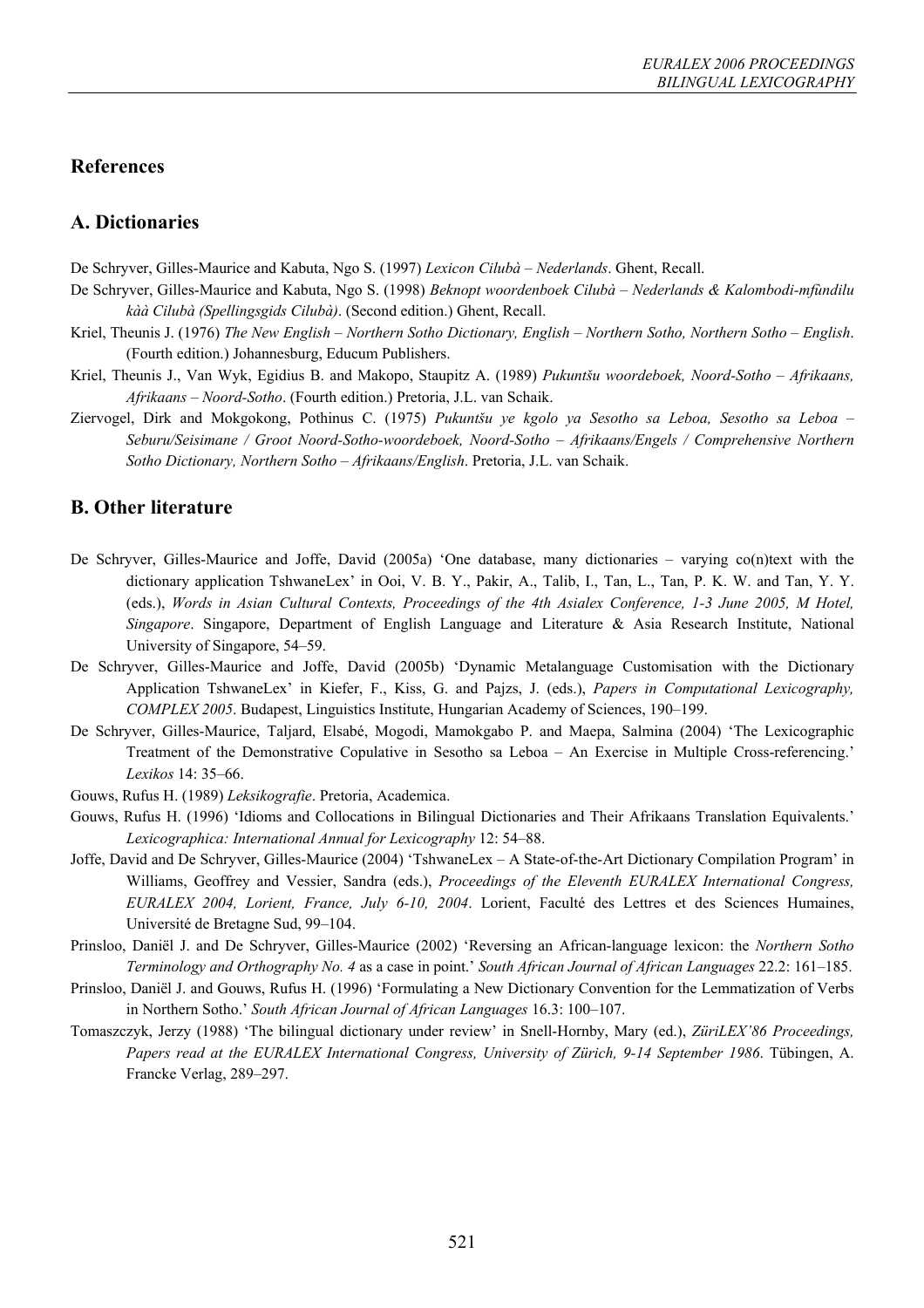## **Addendum A:** Pilot study of an English – Zulu dictionary ("super-hybrid")

- **compare** *verb* [**compares, comparing, compared**] think about or look at people or things together so that you can see how they are different *• cabanga nga, noma bheka abantu noma okuthize ndawonye ubone ukuthi kwehluke kanjani* ► **qhathanisa** Compare your answers with a partner's and discuss any problems. *• Qhathanisa izimpendulo zakho nomlingani nixoxisane nganoma yiziphi izinkinga.*
- **describe** *verb* [**describes, describing, described**] say what somebody or something is like or what happened *• yisho ngendlela othile noma okuthile kungayo noma ukuthi kwenzekeni* ► **chaza** Can you describe the result of the experiment? *• Ungachaza umphumela walolu cubungulo?*║Describe the boy's feelings after he was chosen for the team. *• Chaza imizwa yomfana ngemuva kokukhethelwa eqenjini.*
- **diameter** *noun* a straight line across a circle, through the centre of the circle *• umugqa oqondile onquma isiyingi kabili, onqamula isiyingi phakathi nendawo* ► **ububanzi** Measure the diameter of the circle. *• Linganisa ububanzi besiyingi.*
- **kilometre** *noun* a measure of length. There are 1 000 metres in a kilometre. The short way of writing "kilometre" is km *• isilinganiso sobude. Kukhona amamitha angu-1000 kwi-kilometre. Indlela yokubhala "ukilometre" ngokufinyeza ngu-km* ► **i-kilometre** They live 100 km from Durban. *• Bahlala ebangeni elingama-100 km ukusuka eThekwini.*
- **liquid** *noun* anything that is not a solid or a gas. Water, oil and milk are all liquids. Liquids flow and take the shape of their container *• noma ngabe yini okungaqinile noma okungemoya. Amanzi, uwoyela kanye nobisi konke kuwuketshezi. Uketshezi luyagobhoza kanti luthatha isimo salokho okuluqukethe* ► **uketshezi** Pour the liquid into a bowl and stir it with a spoon. *• Thela uketshezi esitsheni bese ulugovuza ngokhezo.*

■ **liquid** *adjective* ► **-manzi** We put the <u>liquid</u> honey into the fridge where it became solid because of the cold. *• Sifaka uju olungamanzi kwisiqandisi bese luyaqina ngenxa yokubanda.*

**midnight** *noun* [**No plural**] twelve o'clock at night *• ngehora leshumi nambili ebusuku* ► **kwamabili** My parents don't allow me to stay up later than midnight. *• Abazali bami abangivumeli ngihlale isikhathi esingale kwamabili.*

**minus** *preposition* **1** when you take away *• uma ususa noma*   $ukhipha$  ► susa, khipha Six minus two is four  $(6 - 2 = 1)$ 4). *• Ususa okubili koku yisithupha kusale okune (6 – 2 = 4).* **2** below zero *• ngaphansi kwezinga leqhwa* ► **ngaphansi** In Sutherland tonight the temperature will fall to minus ten degrees. *• ESutherland kusihlwa amazinga okushisa azokwehla abe ngaphansi kwama-degree alishumi.*

- **mouse** *noun* [**plural mice**] **1** a small animal with a long tail *isilwanyana esincane esinomsila omude* ► **igundane** Our cat caught a mouse. *• Ikati lakithi libambe igundane.* **2** *(Computing)* a thing that you move with your hand to tell a computer what to do *• okuthile okuhambisa ngesandla okutshela ikhompyutha ukuthi yenzeni* ► **imouse** Move the cursor to the top of the e-mail with the mouse. *• Hambisa isikhombisi nge-mouse siye ekuqaleni kwe-e-mail.*
- **photosynthesis** *(Biology) noun* the way in which plants make food in their leaves *• indlela izitshalo ezenza ngayo ukudla kumacabunga azo* ► **i-photosynthesis** Describe how carbon dioxide and sunlight are used to make food in photosynthesis. *• Chaza indlela i-carbon dioxide kanye nokukhanya kwelanga okusetshenziswa ngakhona ukwenza ukudla ku-photosynthesis.*
- **predict** *verb* [**predicts, predicting, predicted**] say what you think will happen *• yisho ukuthi kuzokwenzekani* ► **bikezela** She correctly predicted that the class would improve their marks if they worked together. *• Ubikezele ngokuyikho ukuthi ikilasi lizokwenza ngcono amamaki alo uma lisebenza ndawonye.* 
	- **prediction** *noun* ▶ **isibikezelo** His predictions for the result of the soccer match were not correct. *• Isibikezelo sakhe ngomphumela webhola lezinyawo wawungelona iqiniso.*

**quick** *adjective* [**quicker, quickest**] fast; that takes little time *• shesha; lokho kuthatha isikhathi esincane* ► **-shesha**,  **phuthuma** It's quicker to travel by bicycle than to walk. *• Kuyashesha ukuhamba ngebhayisikili kunokuhamba ngezinyawo.*║Can I make a quick telephone call? *• Ngingashaya ucingo oluphuthumayo?*

■ **quickly** *adverb* ► **ngokushesha** Come as quickly as you can! *• Woza ngokushesha ongaphumelela ngakho!*

**table** *noun* **1** a piece of furniture with a flat top on legs *• isiqhephu sempahla yasendlini esinengaphezulu eliyisicaba eliphezu kwemilenze* ► **itafula** The book is on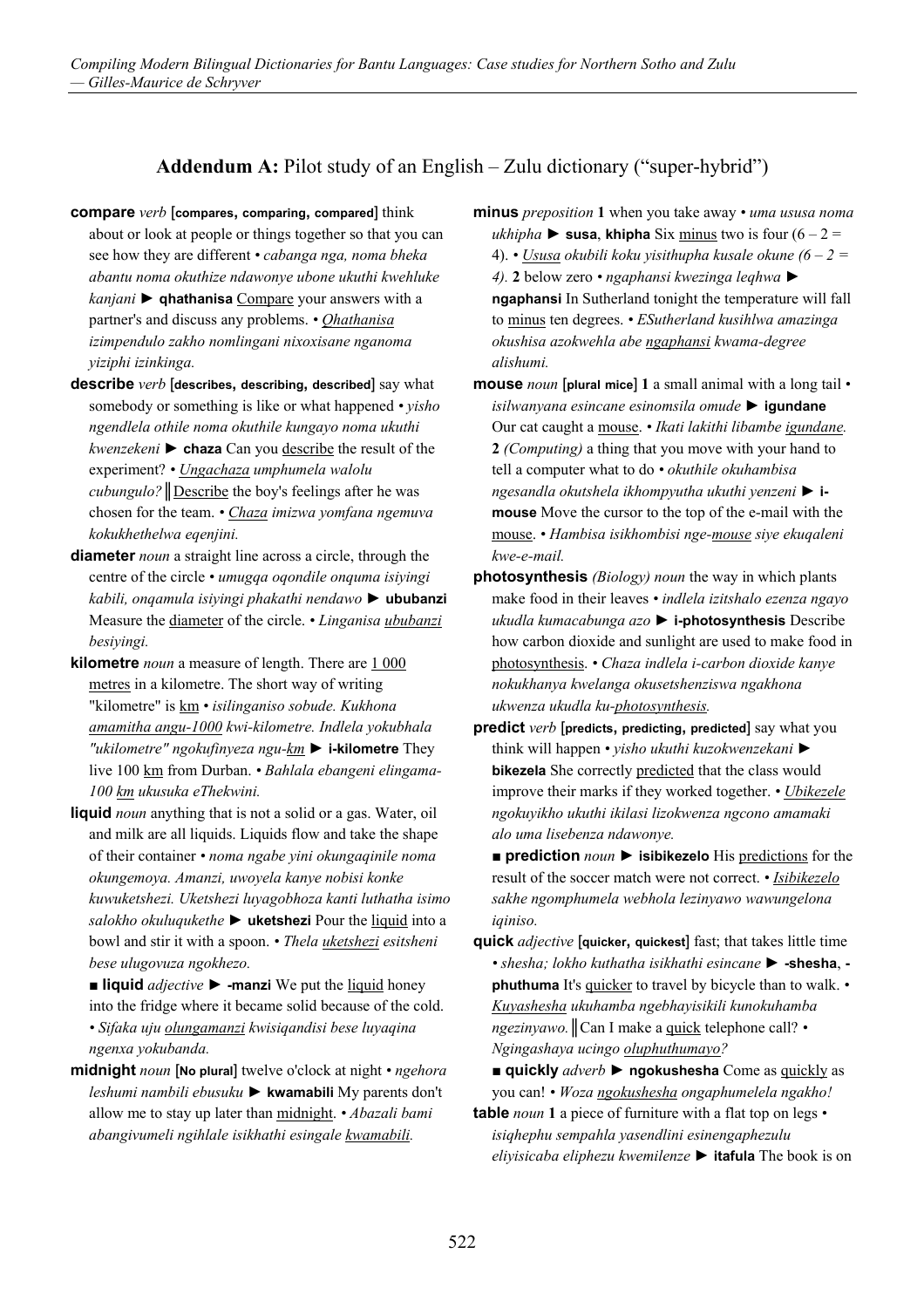the table. *• Ibhuku liphezu kwetafula.*

**◊ set / lay the table** put knives, forks, plates and other things on the table before you eat *• beka imimese, izimfologo, amapuleti kanye nokunye ngaphambi kokuba udle* ► **endlala / deka itafula** We quickly set the table, then started eating. *• Sendlale / Sideke itafula ngokushesha, sase siyadla.*

**2** a list of facts or numbers *• uhlu lamaqiniso noma lwezinombolo* ► **ithebula** There is a table of irregular verbs at the back of this dictionary. *• Kukhona ithebula lwe zenzo eziwugweje ekugcineni kwalesi sichazamazwi.*

**variable** *(Mathematics) noun* something that varies or changes *• okuthile okuphendukayo noma okuguquguqukayo* ► **okuguquguqukayo**, **okuphendukayo** In this experiment, it is important to control the variables. *• Kulolu cubungulo, kubalulekile ukulawula okuguquguqukayo.*

- **variable** *adjective* ► **-guquguquka** In spring, the weather is very variable in Cape Town: sometimes it is hot, sometimes it is cold. *• ENtwasahlobo, isimo sezulu siyaguquguquka eKapa: kwesinye isikhathi kuyashisa, kwesinye isikhathi kuyabanda.*
- **vertebrate** *noun* an animal that has a backbone *isilwane esinomhlandla* ► **isilwane esinomhlandla** Fish, birds, mammals and reptiles are all vertebrates, but snails are invertebrates – they do not have a backbone. *• Inhlanzi, izinyoni, izilwane ezincelisayo kanye nezilwane ezihuquzelayo zonke zingezinomhlandla, kodwa iminenke ayinamhlandla.*

# **Addendum B:** Pilot study of a Northern Sotho – English dictionary ("super-hybrid")

**bapêtša** *lediri* go gopola ka, goba go lebêlêla batho goba dilô mmôgô, go bôna gore ba / di fapana bjang *• think about or look at people or things together so that you can see how they are different* ► **compare** Bapêtša dikarabô tša gago le tša modirišani le wêna gomme le bolêdišanê ka mathata aô le nago nawô. *• Compare your answers with a partner's and discuss any problems.*

#### **bjakô** *leina bo-* ► **speed**

#### **■ ka bjakô** *lehlathi* ► **quickly** Etla ka bjakô ka mô o ka kgônago! *• Come as quickly as you can!*

**bošegogare** *leina bo-* iri ya lesomepêdi bošego *• twelve o'clock at night* ► **midnight** Batswadi ba ka ga ba ntumêlêle go êtiša go fihla bošegogare. *• My parents don't allow me to stay up later than midnight.*

#### **êla** *lediri* ► **flow**

■ **[yô o / sê se / tšê di / … +] êlago** *ledirikamanyi* ► **liquid** Re bea mamapô aô a êlago ka setšidifatšing faô a ilêgo a kgahla ka baka la go tônya. *• We put the liquid honey into the fridge where it became solid because of the cold.*

#### **fêtoga** *lediri* ► **change**

#### ■ **[yô o / sê se / tšê di / … +] fêtogago**

*ledirikamanyi* ► **variable** Seruthwane maêmô a bosô ke aô a fêtogago Kapa, ka nakô yê nngwê go a fiša môla yê nngwê go tônya. *• In spring, the weather is very variable in Cape Town: sometimes it is hot, sometimes it is cold.*

- **fôtôsintêses** *(Thutaphedi) leina N-/di-* tsela yêô ka yôna dibjalô di itirêlagô dijô matlakalêng a tšôna *• the way in which plants make food in their leaves* ► **photosynthesis** Hlaloša / laodiša ka mokgwa wô khapontaoksaete le mahlasêdi a letšatši di šomišwago go dira dijô ka go fôtôsintêses. *• Describe how carbon dioxide and sunlight are used to make food in photosynthesis.*
- **hlaloša** *lediri* go bolêla ka faô motho goba selô se lego ka gôna, goba sêô se hlagilêgo *• say what somebody or something is like or what happened* ► **describe** Hlaloša diêma tšê ka mantšu a gago. *• Describe these idioms in your own words.*
- **kêlôkgatlhô** *leina N-/di-* ka tlase ga lefêla *below zero* ► **minus** Bošego bja lehôno thêmphêrêitšha e tla ba digrata tše 10 ka tlase ga kêlôkgatlhô kua Sutherland. *• In Sutherland tonight the temperature will fall to minus ten degrees.*
- **kilômetara** *leina N-/di-* tekanyêtšô ya botêlêlê. Go na le dimetara tše 1 000 ka go kilômetara. Khutsôfatšô ya go ngwala "kilômetara" ke km *• a measure of length. There are 1 000 metres in a kilometre. The short way of writing "kilometre" is km* ► **kilometre** Ba dula dikilômetara tše 100 go tloga Polokwane. *• They live 100 km from Polokwane.*
- **laodiša** *lediri* go bolêla ka faô motho goba selô se lego ka gôna, goba sêô se hlagilêgo *• say what somebody or*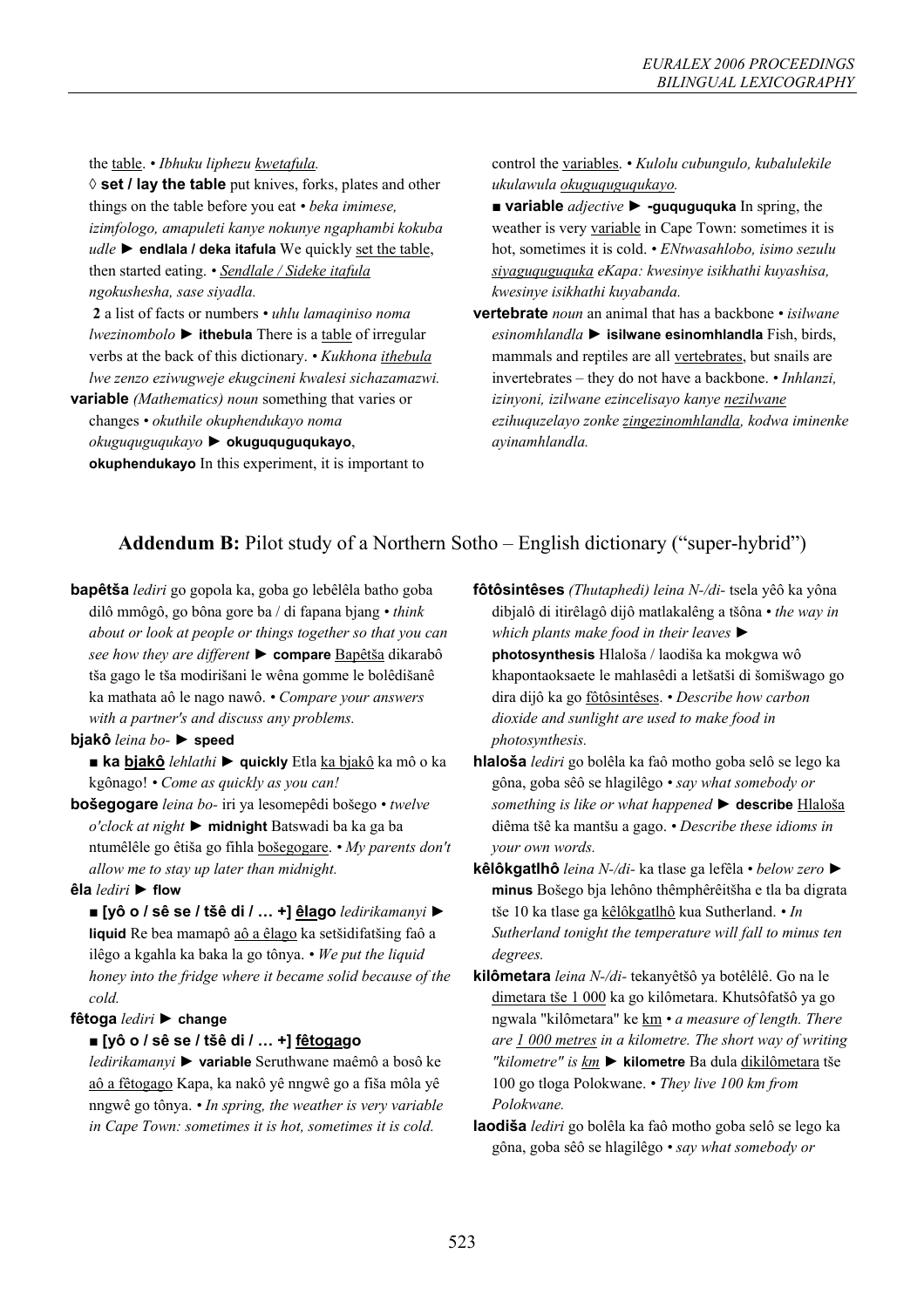*something is like or what happened* ► **describe** Fanyana o ilê a laodiša botse bja Sarona ka tsela yê. *• Fanyana described Sarona's beauty in this way.*

- **laolêla pele** *lediri* go bolêla sêô o gopolago gore se tlô hlaga *• say what you think will happen* ► **predict** O kgonnê go laolêla pele gore baithuti ba ka kaonafatša dipoêlô tša bôna ge ba ka šoma mmôgô. *• She correctly predicted that the class would improve their marks if they worked together.*
- **lebelô** *leina le-/ma-* ► **speed**
	- **[wa / sa / tša / … +] lebelô** *thuô* phakiša; sêô se tšeago nakô e nnyane *• fast; that takes little time* ► **quick**, **fast** phôôfôlô ya lebelô *• quick animal* ║ mmôtôrô wa lebelô *• fast car*
- **legôtlô** *leina le-/ma-* phôôfôlô ê nnyane ya mosela o motêlêlê *• a small animal with a long tail* ► **mouse** Legôtlô le tšhaba katse. *• A mouse is afraid of a cat.*
- **lenanêô** *leina le-/ma-* lenanêô la dintlha goba dinômôrô *a list of facts or numbers* ► **table** Go na le lenanêô la madiri ao e sego a tlwaêlô ka morago ga pukuntšu yê. *• There is a table of irregular verbs at the back of this dictionary.*
- **maose** *(Thutakhômphuthara) leina N-/di-* sedirišwa sêô se šutišwago ka letsôgô go botša khômputha gore e dirê eng *• a thing that you move with your hand to tell a computer what to do* ► **mouse** Diriša maose go šutišêtša mosêbjana bogôdimông bja i-mêile. *• Move the cursor to the top of the e-mail with the mouse.*
- **molagare** *leina mo-/me-* mothalô wa go loka thwii, wô o putlagô bogarêng bja sedikô *• a straight line across a circle, through the centre of the circle* ► **diameter** Êla bogolo bja molagare wa sedikô. *• Measure the diameter of the circle.*
- **ntšha** *lediri* go tloša selô sê se itšego go sê sengwê *when you take away* ► **minus** Tshela ntšha pêdi go šala nnê. *• Six minus two is four*  $(6 - 2 = 4)$ *.*
- **pêba** *leina N-/di-* ► **mouse** Pêba e dula ka moletêng. *A mouse stays in a hole.*

**pela** *leina N-/di-* ► **quick**

**■ ka pela** *lehlathi* ► **quickly** Etla ka pela ka mô o ka kgônago! *• Come as quickly as you can!*

**phakiša** *lediri* ► **do quickly** Go a phakiša go sepela ka paesekela go ena le go sepela ka maoto. *• It's quicker to*  *travel by bicycle than to walk.*║Naa nka phakiša ka letša mogala? *• Can I make a quick telephone call?*

- **seêla** *leina se-/di-* sengwê le sengwê sêô e sego sê sethata goba gase. Mêêtse, ôli le maswi ke diêla. Diêla di a êla gomme di kgôna go tšea sebopêgô sa setšhêlô sêô di lego ka gare ga sôna *• anything that is not a solid or a gas. Water, oil and milk are all liquids. Liquids flow and take the shape of their container* ► liquid Tšhêla seêla ka gare ga sebjana gomme o huduê ka lehwana. *• Pour the liquid into a bowl and stir it with a spoon.*
- **sefêtogi** *(Thutadipalô) leina se-/di-* selô sêô se fêtogago *something that varies or changes* ► **variable** Mo boitekêlong bjo, go bohlôkwa go laola difêtogi. *• In this experiment, it is important to control the variables.*
- **semokôkôtlô** *leina se-/di-* phôôfôlô ya semokôkôtlô *an animal that has a backbone* ► **vertebrate** Dihlapi, dinônyana, diamuši le digagabi ke diphôôfôlô tša semokôkôtlô, eupša dikgopa ga se diphôôfôlô tša semokôkôtlô. *• Fish, birds, mammals and reptiles are all vertebrates, but snails are invertebrates – they do not have a backbone.*
- **tafola** *leina N-/di-* fênišara ya bogôdimô bja go alêga gôdimô ga maoto *• a piece of furniture with a flat top on legs* ► **table** Puku e gôdimo ga tafola. *• The book is on the table.*
	- **◊ têka tafola** *lediri* go bea dithipa, difôrôkô, diplêiti le tšê dingwê tafolêng pele o e ja *• put knives, forks, plates and other things on the table before you eat* ► **set / lay the table** Ka go pônya ga leihlô ke gê re têka tafola gomme re thoma go ja. *• We quickly set the table, then started eating.*
- **taolêlô pele** *leina N-/di-* ► **prediction** Taolêlô pele ya gagwê ka ga dipoêlô tša papadi ya kgwele ya maoto e bilê yêô e fošagêtšego *• His predictions for the result of the soccer match were not correct.*